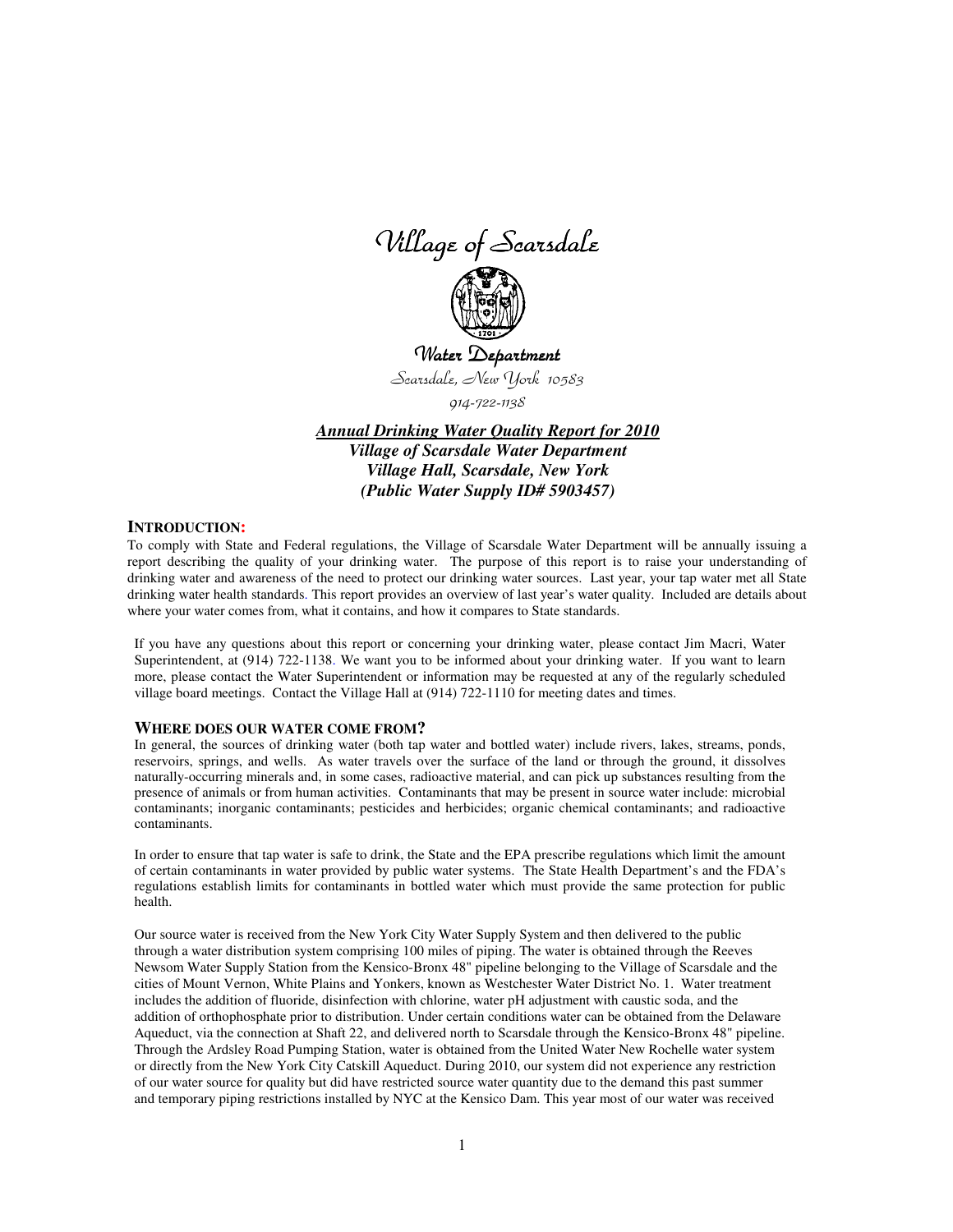from the NYC Kensico Reservoir and a very small amount was received from the NYC Delaware Aqueduct, all of which is from the NYC water supply system.

The NYS DOH has evaluated the susceptibility of water supplies statewide to potential contamination under the Source Water Assessment Program (SWAP), and their findings are summarized in the paragraphs below. It is important to stress that these assessments were created using available information and only estimate the potential for source water contamination. Elevated susceptibility ratings do not mean that source water contamination has or will occur for this PWS. This PWS provides treatment and regular monitoring to ensure the water delivered to consumers meets all applicable standards.

Scarsdale obtains water from the New York City water supply system. Water either come from the Catskill/Delaware watersheds east of the Hudson River and/or from the Croton watershed in Putnam and Westchester counties. The New York City Department of Environmental Protection (DEP) implements a series of programs to evaluate and protect source water quality within these watersheds. Their efforts focus on three important program areas: the enforcement of strengthened Watershed Rules and Regulations; the acquisition and protection of watershed lands; and implementation partnership programs that target specific sources of pollution in the watersheds.

Due to these intensive efforts, the SWAP methodologies applied to the rest of the state were not applied for this PWS. Additional information on the water quality and protection efforts in these New York City watersheds can be found at NYCDEP's web site www.nyc.gov/html/dep/html/watershed\_protection/index.shtml.

Specifically, Scarsdale obtains its water from the Catskill/Delaware watersheds east of the Hudson. The reservoirs in this mountainous rural area are relatively deep with little development along their shorelines. The main water quality concerns associated with land cover is agriculture, which can contribute microbial contaminants, pesticides, and algae producing nutrients. There are also some potential contamination concerns associated with residential lands and associated wastewater discharges. However, advanced treatments which reduce contaminants are in place for most of these discharges. There are also a number of other discrete facilities, such as landfills, chemical bulk storages, etc. that have the potential to impact local water quality, but large significant water quality problems associated with these facilities are unlikely due to the size of the watershed and surveillance and management practices.

# **FACTS AND FIGURES:**

The Scarsdale Water System is owned and operated by the Village of Scarsdale. Water Service is provided to the Village of Scarsdale, Eastchester Water District No. 1 and some homes in Mamaroneck, New Rochelle and Greenburgh. Our water system serves an estimated population of 20,883 through 5,800 service connections. The total water delivered in 2010 was 1.188 billion gallons. The daily average of water treated and pumped into the distribution system was 3.247 million gallons per day. Our highest single day was 7.761 million gallons. The amount of water delivered to customers, (metered), was 1.044 billion gallons. This leaves the total for unbilled water, (formerly known as unaccounted for water) at 144 million gallons, (12.1 % of the total amount delivered). Unbilled water is a result of many factors. Losses arise from ruptured water mains, hydrants struck by automobiles, service line leaks, fire protection and training, testing of water meters, use of unmetered water for construction purposes and the unmetered water used for flushing water mains. In 2010 water customers were charged \$1.65 per 100 cu ft, (or \$2.21 per 1,000 gallons), for water used up to 5,000 cu ft per quarter and \$5.60 per 100 cu ft, (or \$7.49 per 1,000 gallons), for water used above 5,000 cu ft per quarter for the first half of the year. In the second half of the year water customers were charged \$1.65 per 100 cu ft, (or \$2.21 per 1,000 gallons), for water used up to 5,000 cu ft per quarter and \$5.78 per 100 cu ft, (or \$7.73 per 1,000 gallons), for water used above 5,000 cu ft per quarter. The annual average water charge per user was \$512.

### **ARE THERE CONTAMINANTS IN OUR DRINKING WATER?**

As the State regulations require, we routinely test your drinking water for numerous contaminants. These contaminants include: total coliform, turbidity, inorganic compounds, nitrate, nitrite, lead and copper, volatile organic compounds, total trihalomethanes, haloacetic acids, and synthetic organic compounds. Some of the compounds we analyzed for were detected in your drinking water; however, these contaminants were detected below the level allowed by the State. The table presented below depicts which compounds were detected in your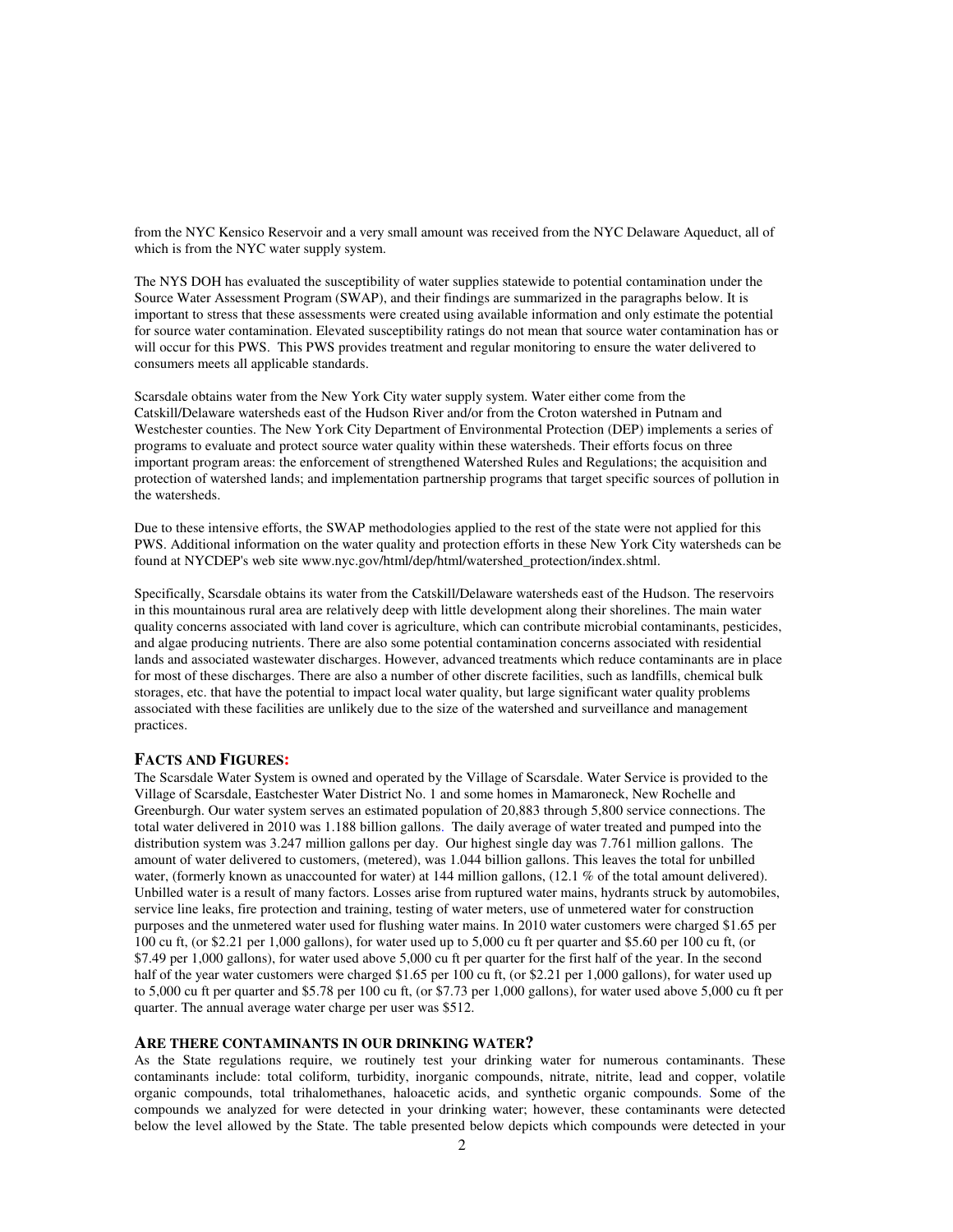drinking water. The State allows us to test for some contaminants less than once per year because the concentrations of these contaminants do not change frequently. Some of our data, though representative, are more than one year old. A supplement to this report has been prepared and will be printed in the Scarsdale Inquirer in May 2010. A copy can be obtained by contacting the Water Department.

It should be noted that all drinking water, including bottled drinking water, may be reasonably expected to contain at least small amounts of some contaminants. The presence of contaminants does not necessarily indicate that water poses a health risk. More information about contaminants and potential health effects can be obtained by calling the EPA's Safe Drinking Water Hotline (800-426-4791) or the Westchester County Health Department at (914) 813-5000.

# **Table of Detected Contaminants:**

|                                                                                                    |                |                                  | Level     |                 |                  |                         |                                                                                  |
|----------------------------------------------------------------------------------------------------|----------------|----------------------------------|-----------|-----------------|------------------|-------------------------|----------------------------------------------------------------------------------|
|                                                                                                    |                |                                  | Detected  | Unit            |                  |                         |                                                                                  |
|                                                                                                    | Violation      | Date of                          | (Average) | Measure-        |                  | <b>Regulatory Limit</b> | Likely Source of                                                                 |
| Contaminant                                                                                        | Yes/No         | Sample                           | (Range)   | ment            | <b>MCLG</b>      | (MCL, TT or AL)         | Contamination                                                                    |
| Inorganic Chemical Contaminants (Distribution System):                                             |                |                                  |           |                 |                  |                         |                                                                                  |
| Alkalinity as CaCO3                                                                                | No             | 01/22/10                         | 11.0      | $\frac{u g}{l}$ | N/A              | N/A                     | Erosion of natural deposits                                                      |
| Aluminum                                                                                           | N <sub>0</sub> | 01/22/10                         | 15.4      | $\lg/1$         | N/A              | N/A                     | Erosion of natural deposits                                                      |
| Barium                                                                                             | No             | 01/22/10                         | 15.1      | $\frac{u}{2}$   | 2000             | 2000                    | Erosion of natural deposits                                                      |
| Calcium as CaCO3                                                                                   | No             | 01/22/10                         | 13        | mg/1            | N/A              | N/A                     | Erosion of natural deposits                                                      |
| Calcium                                                                                            | N <sub>o</sub> | 01/22/10                         | 5.22      | mg/l            | N/A              | N/A                     | Erosion of natural deposits                                                      |
| Chloride                                                                                           | No             | 01/22/10                         | 9.33      | mg/1            | N/A              | 250                     | Erosion of natural deposits                                                      |
| Copper                                                                                             | N <sub>0</sub> | 01/22/10                         | 28.4      | $\frac{1}{2}$   | 1300             | 1300                    | Erosion of natural deposits $\&$                                                 |
| Fluoride                                                                                           | No             | Daily                            | 0.94      | mg/1            | N/A              | 2.2                     | corrosion of household plumbing<br>Water Additive which<br>Promotes strong teeth |
| Hardness                                                                                           | No             | 01/22/10                         | 18        | mg/l            | N/A              | N/A                     | Erosion of natural deposits                                                      |
| Iron                                                                                               | No             | 01/22/10                         | 26        | $\frac{1}{2}$   | N/A              | 300                     | Erosion of natural deposits                                                      |
| Manganese                                                                                          | N <sub>0</sub> | 01/22/10                         | 11.2      | ug/l            | N/A              | 300                     | Erosion of natural deposits                                                      |
| Nitrate                                                                                            | No             | 01/22/10                         | 0.141     | mg/l            | 10               | 10                      | Runoff from fertilizer use                                                       |
| Orthophosphates                                                                                    | No             | 01/22/10                         | 0.74      | mg/l            | N/A              | N/A                     | Water Additive which<br>reduces water corrosivity                                |
| pH                                                                                                 | No             | Daily                            | 7.0       | Units           | N/A              | N/A                     |                                                                                  |
| Sodium (5)                                                                                         | No             | 01/22/10                         | 6.91      | mg/l            | See note 5       | 20                      | Erosion of natural deposits                                                      |
| Sulfate, Potable                                                                                   | N <sub>o</sub> | 01/22/10                         | 4.25      | mg/l            | N/A              | 250                     | Erosion of natural deposits                                                      |
| Total Dissolved Solids No                                                                          |                | 01/22/10                         | 38.8      | mg/l            | N/A              | N/A                     | Metals & salts naturally<br>occurring in the soil                                |
| Turbidity (1)                                                                                      | No             | Daily                            | 0.66      | NTU             | N/A              | 5                       | Soil erosion & stream<br>sediments                                               |
| Zinc                                                                                               | N <sub>0</sub> | 01/22/10                         | 3.8       | $\frac{u}{2}$   | N/A              | 5000                    | Naturally occurring                                                              |
| Lead & Copper Contaminant - System Wide Sampling - (every three years in the Distribution System): |                |                                  |           |                 |                  |                         |                                                                                  |
| Lead $(3)$                                                                                         | No             | June & July 2009                 | 7.3       | ug/l            | $\boldsymbol{0}$ | 15                      | Erosion of natural deposits &<br>corrosion of household plumbing                 |
| Copper (2)                                                                                         | No             | June & July 2009                 | 359       | $\frac{u}{g}$   | 1300             | 1300                    | Erosion of natural deposits &<br>corrosion of household plumbing                 |
| Organic Chemical Contaminants (Distribution System):                                               |                |                                  |           |                 |                  |                         |                                                                                  |
| Total Trihalomethanes - Quarterly & Stage 1 & 2 DBP Sampling (4)                                   |                |                                  |           |                 |                  |                         |                                                                                  |
|                                                                                                    |                | No Jan, April, July, Oct<br>2010 | 37.0      | ug/l            | N/A              | 80                      | By-product of chlorination                                                       |
| Haloacetic Acids – Quarterly & Stage 1 & 2 DBP Sampling (4)                                        |                |                                  |           |                 |                  |                         |                                                                                  |
|                                                                                                    |                | No Jan, April, July, Oct<br>2010 | 38.0      | ug/l            | N/A              | 60                      | By-product of chlorination                                                       |
| Organic Chemical Contaminants (Source Water - Kensico Reservoir):                                  |                |                                  |           |                 |                  |                         |                                                                                  |
| Total Trihalomethanes No                                                                           |                | 09/20/10                         | 7.61      | ug/l            | N/A              | 80                      | By-product of chlorination.                                                      |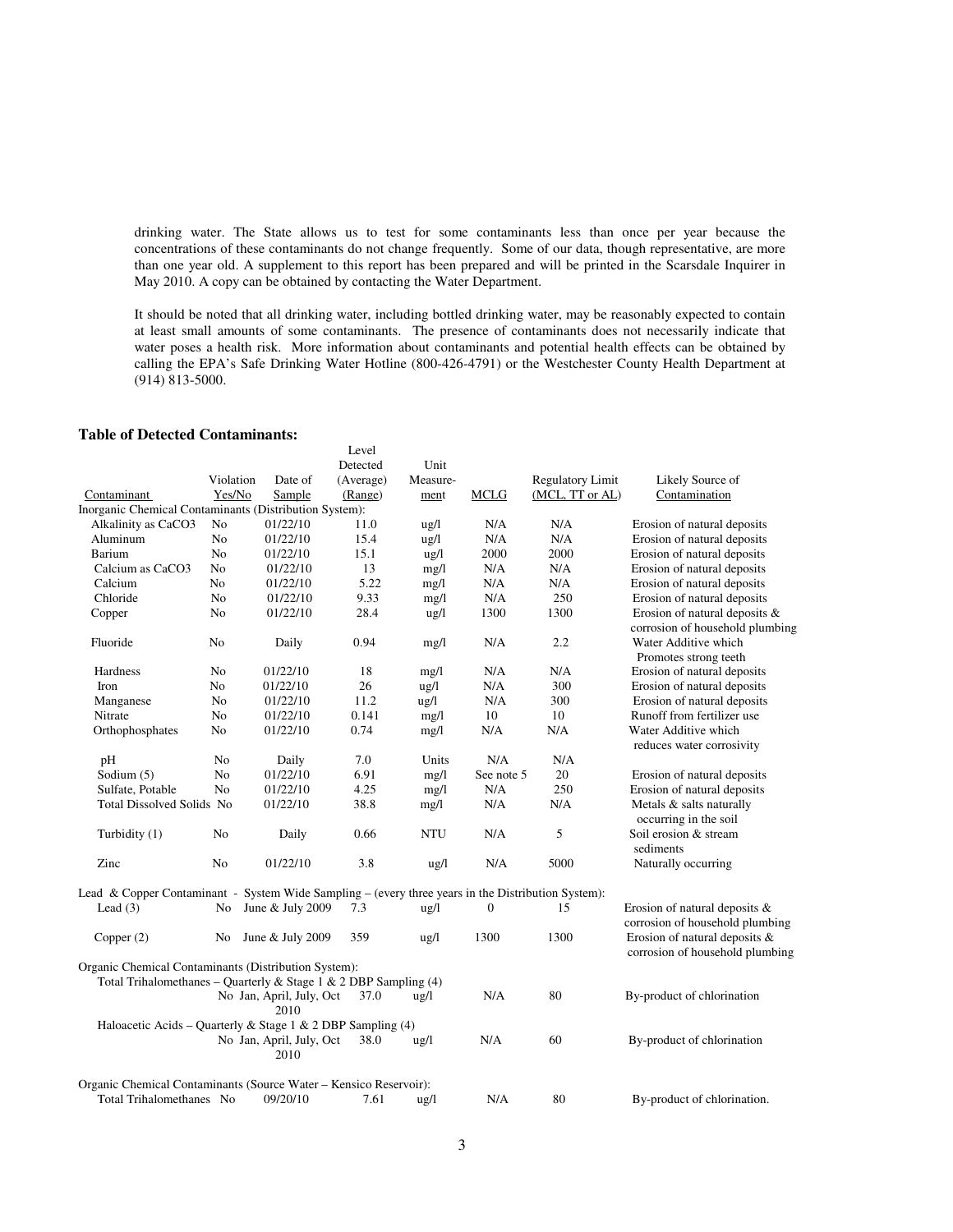| Organic Chemical Contaminants (Source Water - Delaware Aqueduct): |      |                       |     |  |                       |  |  |  |  |  |
|-------------------------------------------------------------------|------|-----------------------|-----|--|-----------------------|--|--|--|--|--|
| bis(2-Ethylhexyl)phthalate No 09/20/10                            | 0.84 | $\frac{u \cdot g}{1}$ | N/A |  | Pesticide Contaminant |  |  |  |  |  |

### **Notes:**

- 1 Turbidity is a measure of the cloudiness of the water. We test it because it is a good indicator of water quality. High turbidity can hinder the effectiveness of disinfectants. Our highest single turbidity measurement in the distribution system for the year occurred on 12/28/10, (1.65 NTU). State regulations require that turbidity must always be below 5 NTU.
- $2 -$  The level presented represents the 90<sup>th</sup> percentile of the 30 sites tested. A percentile is a value on a scale of 100 that indicates the percent of a distribution that is equal to or below it. The  $90<sup>th</sup>$  percentile is equal to or greater than 90% of the copper values detected at your water system. In this case, thirty samples were collected at your water system and the  $90<sup>th</sup>$  percentile value was the 27th value which was 0.359 mg/l. The action level for copper was not exceeded at any of the sites tested. The highest copper value was 0.846 mg/l.
- $3$  The level presented represents the  $90<sup>th</sup>$  percentile of the 30 sites tested. A percentile is a value on a scale of 100 that indicates the percent of a distribution that is equal to or below it. The 90<sup>th</sup> percentile is equal to or greater than 90% of the lead values detected at your water system. In this case, thirty samples were collected at your water system and the 90<sup>th</sup> percentile value was the 27th value which was 7.3 ug/l. The action level for lead was not exceeded at any of the sites tested. The highest lead value was 13.2 ug/l.
- 4 This level represents the average of 16 samples taken during the year. Highest level was 53.0 ug/l for Trihalomethanes and 53.0 ug/l for Haloacetic Acids.
- 5 Water containing more than 20 mg/l of sodium should not be used for drinking by people on severely restricted diets. Water containing more that 270 mg/l of sodium should not be used for drinking by people on moderately restricted sodium diets.

# **Definitions:**

*Maximum Contaminant Level*(MCL): The highest level of a contaminant that is allowed in drinking water. MCLs are set as close to the MCLGs as feasible.

*Maximum Contaminant Level Goal* (MCLG): The level of a contaminant in drinking water below which there is no known or expected risk to health. MCLGs allow for a margin of safety.

*Maximum Residual Disinfectant Level* (MRDL): The highest level of a disinfectant allowed in drinking water. There is convincing evidence that addition of a disinfectant is necessary for control of microbial contaminants. *Maximum Residual Disinfectant Level Goal* (MRDLG): The level of a drinking water disinfectant below which there is no known or expected risk to health. MRDLGs do not reflect the benefits of the use of disinfectants to control microbial contamination.

Action Level (AL): The concentration of a contaminant which, if exceeded, triggers treatment or other requirements which a water system must follow.

*Treatment Technique* (TT): A required process intended to reduce the level of a contaminant in drinking water. *Non-Detects* (ND): Laboratory analysis indicates that the constituent is not present.

*Nephelometric Turbidity Unit* (NTU): A measure of the clarity of water. Turbidity in excess of 5 NTU is just noticeable to the average person.

*Milligrams per liter* (mg/l): Corresponds to one part of liquid in one million parts of liquid (parts per million ppm).

*Micrograms per liter* (ug/l): Corresponds to one part of liquid in one billion parts of liquid (parts per billion - ppb). *Nanograms per liter* (ng/l): Corresponds to one part of liquid to one trillion parts of liquid (parts per trillion - ppt). *Picograms per liter (pg/l)*: Corresponds to one part per of liquid to one quadrillion parts of liquid (parts per quadrillion – ppq).

*Million Fibers per Liter* (MFL): A measure of the presence of asbestos fibers that are longer than 10 micrometers. *LT*: Less Than

According to State regulations, we are required to routinely monitor drinking water for various contaminants. Drinking water is tested for inorganic and organic contaminants, trihalomethanes, and coliform bacteria. Contaminants detected are included in the Table of Detected Contaminants. Contaminants we analyzed for but did not detect were:

E.coli bacteria, Arsenic, Chromium, Mercury, Selenium, Antimony, Beryllium, Cyanide, Nickel,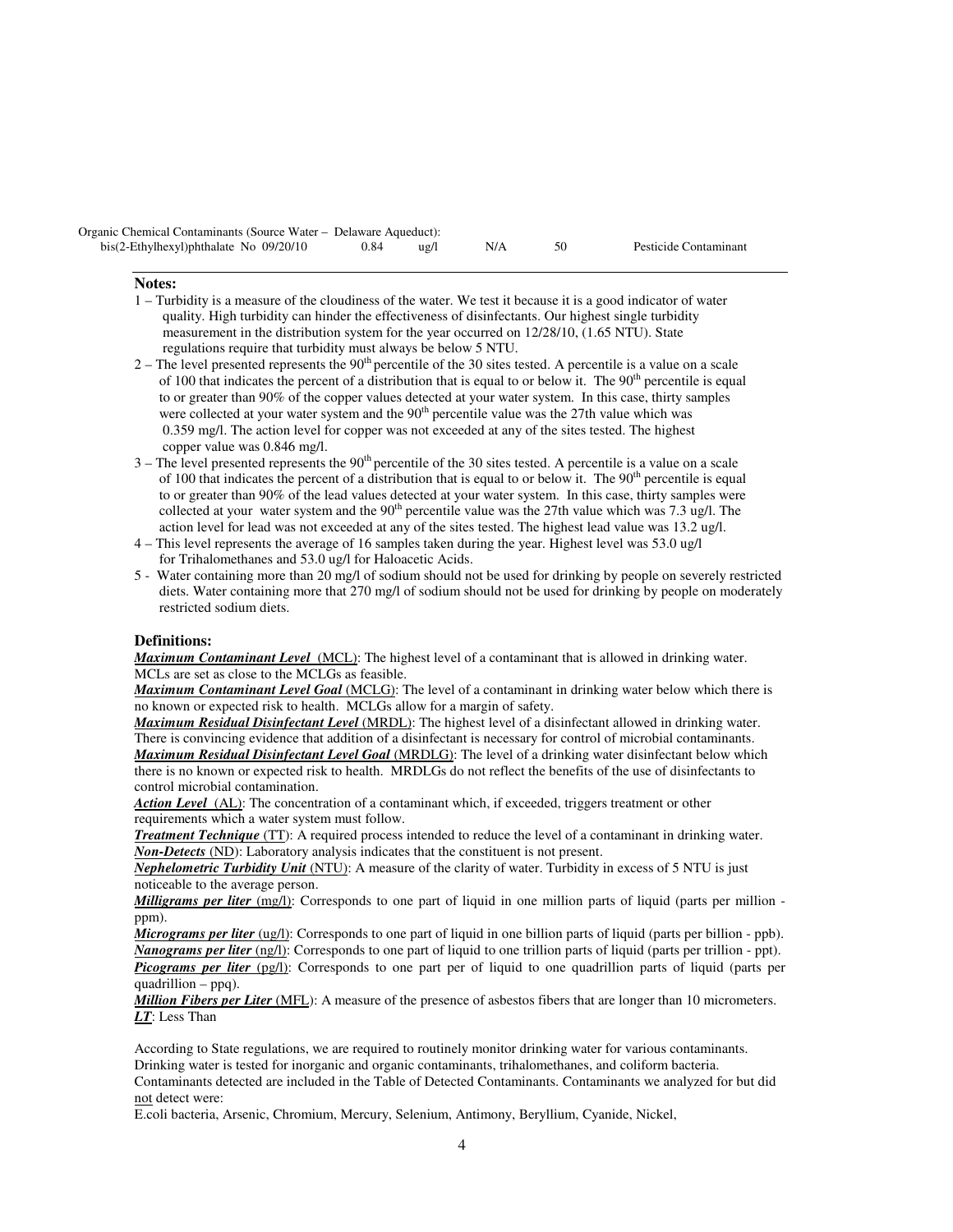Apparent Color, Thallium, Nitrite, Vanadium, Silver, Cobalt, Boron, Molybdenum, Lead, Bromoform, Dibromochloromethane, Vinyl Chloride, Benzene, Bromobenzene, Bromochloromethane, Bromomethane, Nbutylbenzene, Sec-butylbenzene, Tert-butylbenzene, Carbon tetrachloride, Chlorobenzene, Chloroethane, Chloromethane, 2-chlorotoluene, 4-chlorotoluene, Dibromomethane, 1,2-dichlorobenzene, 1,3-dichlorobenzene, 1,4-dichlorobenzene, dichlorodifluoromethane, 1,1-dichloroethane, 1,2-dichloroethane, 1,1-dichloroethene, Cis-1,2-dichloroethene, Trans-1,2-dichloroethene, 1,2-dichloropropane, 1,3-dichloropropane, 2,2-dichloropropane, 1,1 dichloropropene, Cis-1,3-dichloropropene, Trans-1,3-dichloropropene, Ethylbenzene, Hexachlorobutadiene, Isopropylbenzene, P-isopropyltoluene, Methylene chloride, N-propylbenzene, Styrene, 1,1,1,2-tetrachloroethane, 1,1,2,2-tetrachloroethane, Tetrachloroethene, Toluene, 1,2,3-trichlorobenzene, 1,2,4-trichlorobenzene, 1,1,1 trichloroethane, 1,1,2-trichloroethane, Trichloroethene, Trichlorofluoromethane, 1,2,3-trichloropropane, 1,2,4 trimethylbenzene, 1,3,5-trimethylbenzene, P & M-xylene, O-xylene, 2-butanone (MEK), Naphthalene, Methyl T-Butyl Ether, 4-Methyl-2-pentanone, 1,2-Dibromoethane, 1,2-Dibromo-3-Chlorpropane, Alachlor, Atrazine, Simazine, Hexachlorobenzene, Hexachlorocyclopentadiene, Benzo(A)pyrene, bis(2-Ethylhexyl)adipate, Aldicarb Sulfoxide, Aldicarb Sulfone, Oxamyl, Methomyl, 3-Hydroxycarbofuran, Aldicarb, Carbofuran, Carbaryl, Glyphosate, Diquat, 2,4-D, 2,4,5-T, Silvex, Dalapon, Dicamba, Dinoseb, Pentachlorophenol, Picloram, Dioxin, Endothall, Butachlor, Metolachlor, Metribuzin, 2,3,7,8-TCDD (Dioxin), DCPA di-mono-acids, 2,4-Dinitrotoluene, 2,6-Dinitrotoluene, Acetochlor, EPTC, Molinate, Terbacil, MTBE, perchlorate, 4,4-DDE, Aldrin, Chlordane, Dieldrin, Endrin, Heptachlor, Heptachlor Epoxide, Lindane, Methoxychlor, PCB's, Propachlor, Toxaphene, Ethylene glycol, Propylene glycol

# **WHAT DOES THIS INFORMATION MEAN?**

As you can see by the table, our system had no violations. We have learned through our testing that some contaminants have been detected; however, these contaminants were detected below the level allowed by the State.

If present, elevated levels of lead can cause serious health problems, especially for pregnant women, infants, and young children. It is possible that lead levels at your home may be higher than at other homes in the community as a result of materials used in your home's plumbing. The Village of Scarsdale is responsible for providing high quality drinking water, but cannot control the variety of materials used in plumbing components. When your water has been sitting for several hours, you can minimize the potential for lead exposure by flushing your tap for 30 seconds to 2 minutes before using water for drinking or cooking. If you are concerned about lead in your water, you may wish to have your water tested. Information on lead in drinking water, testing methods, and steps you can take to minimize exposure is available from the Safe Drinking Water Hotline (1-800-426-4791) or at http://www.epa.gov/safewater/lead.

## **IS OUR WATER SYSTEM MEETING OTHER RULES THAT GOVERN OPERATIONS?**

During 2010, our system was in compliance with all applicable State drinking water requirements.

#### **Variances and Exemptions:**

In accordance with the Federal Safe Drinking Water Act of 1986 and New York State requirements regarding the quality of potable water, we submitted a request for filtration avoidance of our raw water sources for both the Reeves Newsom Water Supply Station and the Ardsley Road Pumping Station. We received a variance from the New York State Department of Health in December 1991. This variance is still in effect.

The Village of Scarsdale was granted a Biofilm Variance from the New York State Department of Health on August 29, 1994. The variance recognizes that the maximum contaminant level cannot be used to determine the public health significance of coliform bacteria being detected in the distribution system when biofilms, and not contaminated water, is in the system.

### **INFORMATION ON CRYPTOSPORIDIUM:**

Cryptosporidium is a microbial pathogen found in surface water and groundwater under the influence of surface water. Although filtration removes Cryptosporidium, the most commonly-used filtration methods cannot guarantee 100 percent removal. Current test methods do not allow us to determine if the organisms are dead or if they are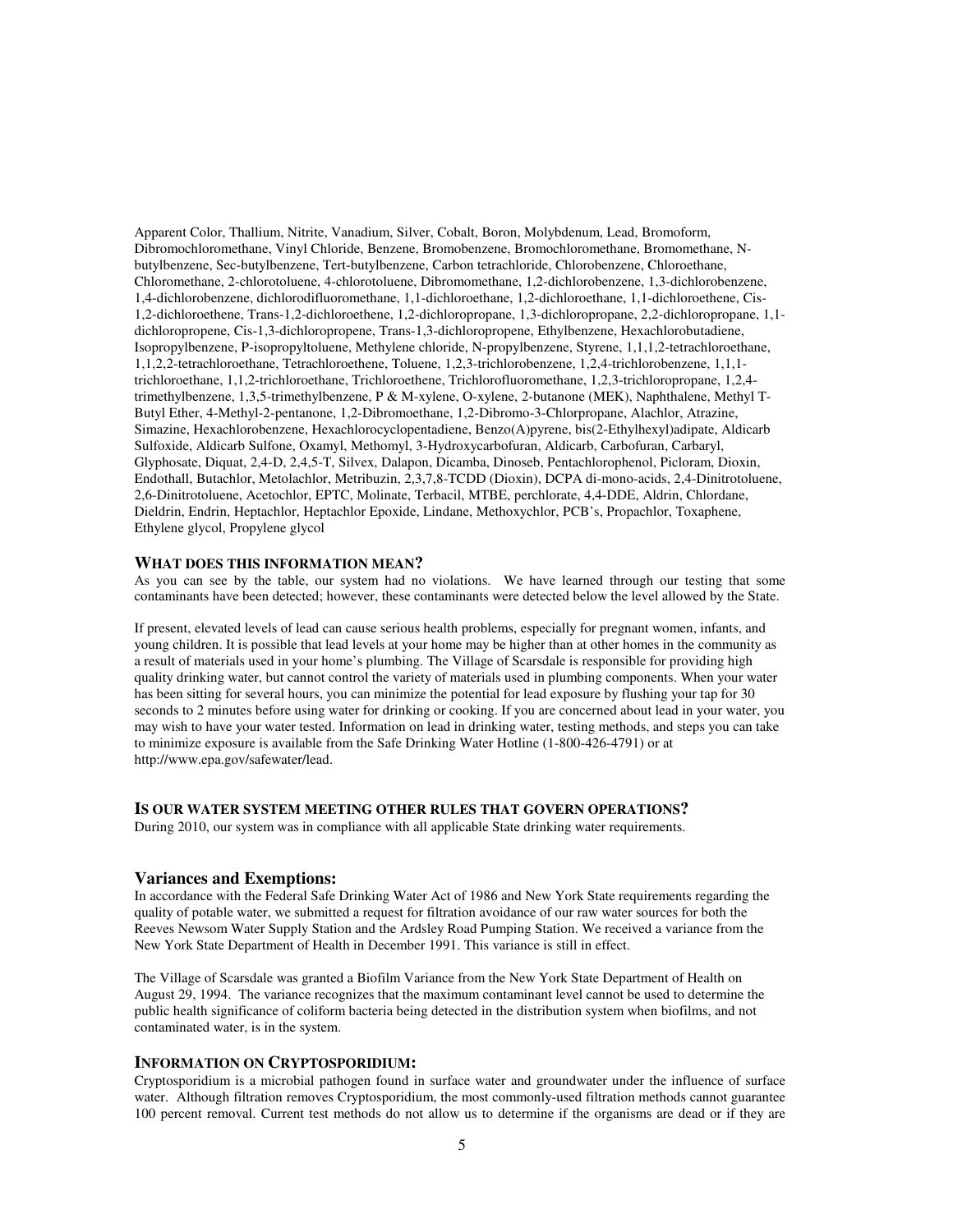capable of causing disease. During 2010, as part of routine sampling, NYC collected 104 samples from their source water at Kensico Reservoir and analyzed them for Cryptosporidium oocysts. Of these samples 4 were confirmed positive. Therefore, the testing indicates the presence of Cryptosporidium in our source water. Current test methods do not allow us to determine if the organisms are dead or if they are capable of causing disease. Ingestion of Cryptosporidium may cause cryptosporidiosis, a gastrointestinal infection. Symptoms of infection include nausea, diarrhea, and abdominal cramps. Most healthy individuals can overcome disease within a few weeks. However, immuno-compromised people are at greater risk of developing life-threatening illness. We encourage immuno-compromised individuals to consult their health care provider regarding appropriate precautions to take to avoid infection. Cryptosporidium must be ingested to cause disease, and it may be spread through means other than drinking water.

### **INFORMATION ON GIARDIA:**

Giardia is a microbial pathogen present in varying concentrations in many surface waters and groundwater under the influence of surface water. Giardia is removed/inactivated through a combination of filtration and disinfection or by disinfection. During 2010, as part of routine sampling, NYC collected 104 samples from their source water at Kensico Reservoir and analyzed them for Giardia cysts. Of these samples 68 were confirmed positive. Therefore, the testing indicates the presence of Giardia in our source water. The source water is disinfected prior to reaching our distribution system so to remove/inactivate the Giardia cyst. Current test methods do not allow us to determine if the organisms are dead or if they are capable of causing disease. Ingestion of Giardia may cause giardiasis, an intestinal illness. People exposed to Giardia may experience mild or severe diarrhea, or in some instances no symptoms at all. Fever is rarely present. Occasionally, some individuals will have chronic diarrhea over several weeks or a month, with significant weight loss. Giardiasis can be treated with anti-parasitic medication. Individuals with weakened immune systems should consult with their health care providers about what steps would best reduce their risks of becoming infected with Giardiasis. Individuals who think that they may have been exposed to Giardiasis should contact their health care providers immediately. The Giardia parasite is passed in the feces of an infected person or animal and may contaminate water or food. Person to person transmission may also occur in day care centers or other settings where handwashing practices are poor.

## **DO I NEED TO TAKE SPECIAL PRECAUTIONS?**

Some people may be more vulnerable to disease causing microorganisms or pathogens in drinking water than the general population. Immuno-compromised persons such as persons with cancer undergoing chemotherapy, persons who have undergone organ transplants, people with HIV/AIDS or other immune system disorders, some elderly, and infants can be particularly at risk from infections. These people should seek advice from their health care provider about their drinking water. EPA/CDC guidelines on appropriate means to lessen the risk of infection by Cryptosporidium, Giardia and other microbial pathogens are available from the Safe Drinking Water Hotline (800-  $426 - 4791$ ).

# **INFORMATION ON FLUORIDE ADDITION:**

Our system is one of the many drinking water systems in New York State that provides drinking water with a controlled, low level of fluoride for consumer dental health protection. Fluoride is added to your water by the Village of Scarsdale. According to the United States Centers for Disease Control, fluoride is very effective in preventing cavities when present in drinking water at an optimal range from 0.8 to 1.2 mg/l (parts per million). To ensure that the fluoride supplement in your water provides optimal dental protection, the State Department of Health requires that the Village of Scarsdale monitor fluoride levels on a daily basis. During 2010 monitoring showed fluoride levels in your water were in the optimal range nearly 100% of the time. None of the monitoring results showed fluoride at the 2.2 mg/l MCL level for fluoride.

## **WHY SAVE WATER AND HOW TO AVOID WASTING IT?**

Although our system has an adequate amount of water to meet present and future demands, there are a number of reasons why it is important to conserve water:

- Saving water saves energy and some of the costs associated with both of these necessities of life;
- Saving water reduces the cost of energy required to pump water and the need to construct costly new wells, pumping systems and water towers; and